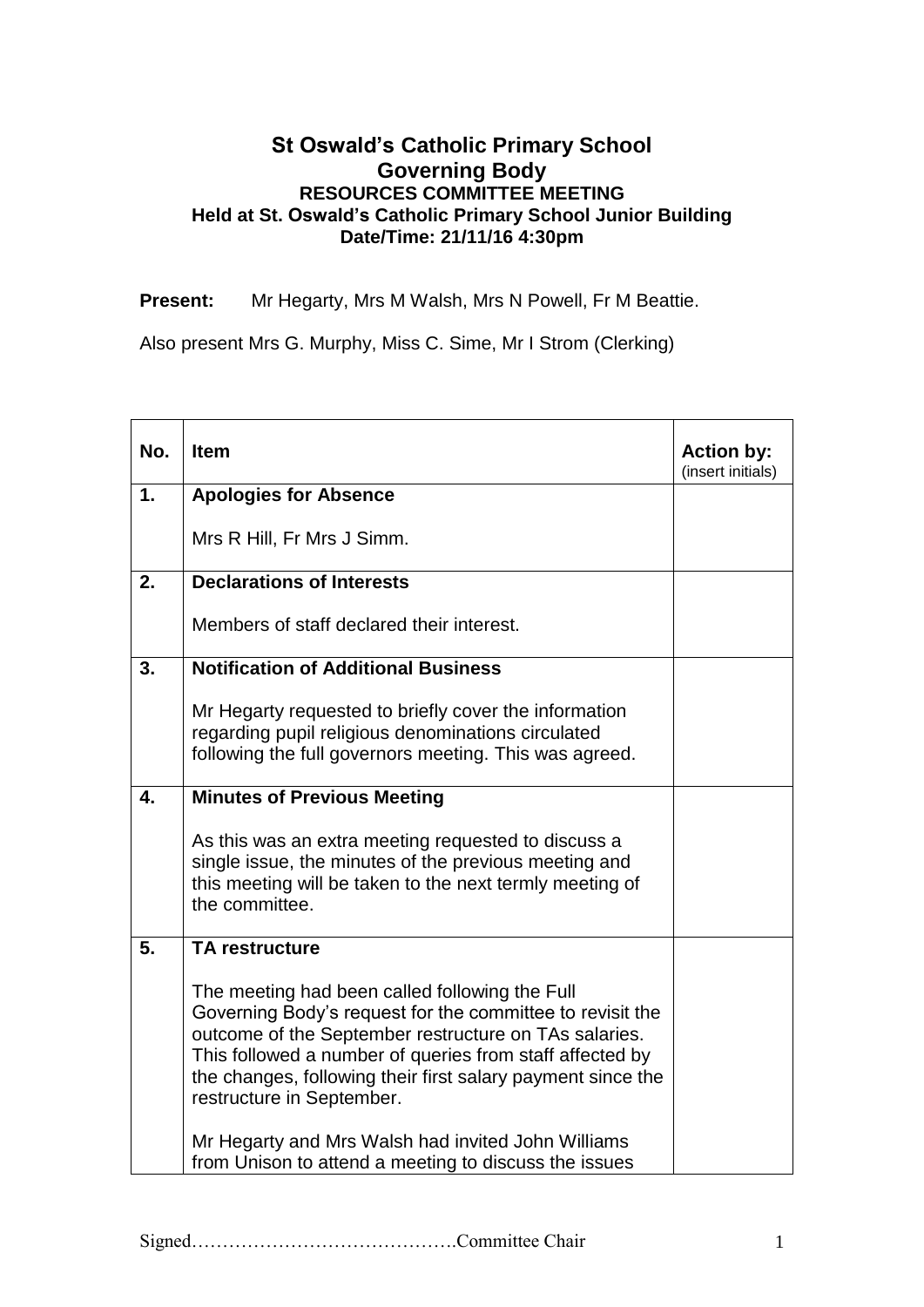prior to this meeting. He confirmed that the union felt that the process that had been undertaken by governors had been fair and transparent, and that the consultation and appeals process had been carried out in the correct manner. He also supported the aims of the restructure, which was to ensure that the staff doing similar roles had equity in their contracts.

A paper was tabled, reminding the governors of the background of the restructure, highlighting the impact on the monthly salaries of the affected staff and offering three options for governors to consider.

It was explained that, as there were multiple variations in the old contracts, there had been a wide variation in the impacts and reasons for the impacts. In one case, a member of staff was receiving over £150 per month less than previously. This member of staff was receiving salary protection but it had come to light that only the point that had been paid on was protected, not the entire salary. As the member of staff had been employed on a historic contract, the changes to the modern annualised contract had caused a major impact on the monthly salary. It was explained that a number of staff had been affected due to a change in the differential between an old salary point an a new salary point. This was because many of those staff changing from equalised contracts to annualised contracts had no option to increase hours as they already worked the maximum amount of hours per week possible. However, they were paid at a lower point than other staff so the restructure included a point progression for these staff which would have meant a small decrease in their salaries of around £7 per month. However, following the calculation of impacts, the annual pay award rates were announced. The new rates meant that the point increase no longer compensated for the effects of the change from equalised to annualised contracts. The difference was over £55 per month instead of £7 per month. There were other factors that had also had an impact

The three options tabled were to 1) do nothing and accept that the process had been fair and transparent. 2) offer cash protection for two years to any member of staff who had an increase or retained their previous weekly hours or 3) increase the pay point of all staff's substantive role by 2 points.

**A governor asked for clarification on what "cash safeguarding" meant.** – It was explained that cash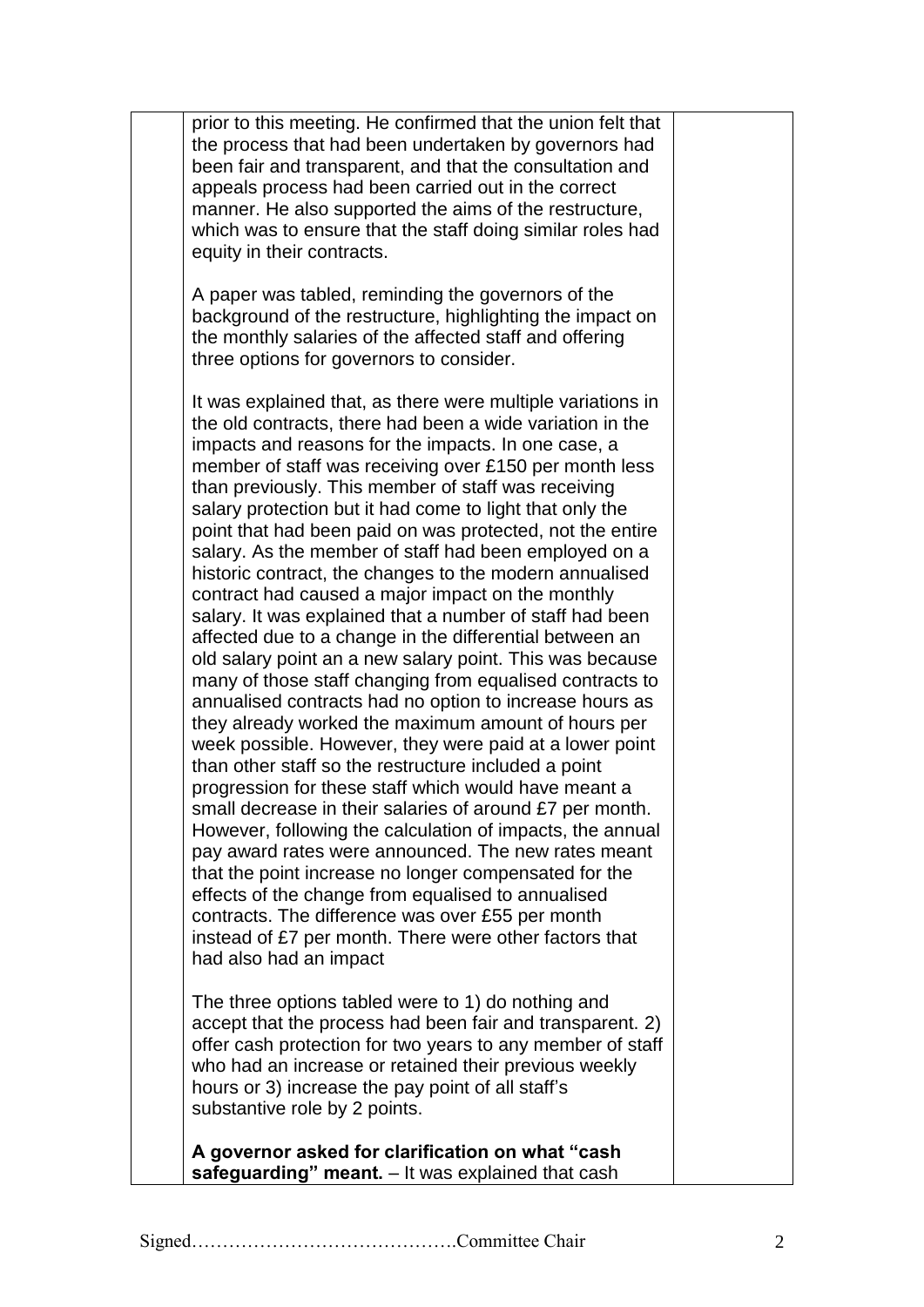safeguarding meant that an employee's salary would be no lower than a stated amount for the period of time, in this case, the monthly salary received in August 2016 (not including overtime). The employee would still be on the same contract as they were currently on, but for the two-year period they may have another safeguarding payment to top up their salary to the value that it was in August 2016.This would only be afforded to members of staff who were on a lower salary than they were on in August 2016 because of the changes to their type of contract and not because they had made a request to work less hours than previously. If there was an increase in their current contracted salary, if it went above the cash safeguarding then the safeguarding would end and the higher amount would be used. If the increase only partially covered the difference, then the safeguarding payment would reduce accordingly.

Governors discussed the three options. They acknowledged that the process previously carried out had been robust, fair and equitable and had achieved the aims of the process. However, they agreed that the large immediate falls in salary had not been the intention of the process and were keen to introduce some level of mitigation. Therefore, they agreed that option one wasn't their favoured option.

With option 2 governors agreed that it would mean that any loss of income due to the imposed change of contract would be mitigated over a fairer timescale and if anyone had ongoing issues they would have a longer period to resolve them. It would mean that the equity that had been sought by the restructure would take longer to be in place. It wouldn't be an open ended solution and any new members of staff would be employed on the new terms and conditions not the safeguarded or previous ones. A governor was concerned that those that had previously felt disadvantaged may feel that the disadvantage had been extended.

Option 3 had been suggested as an alternative by HR. Governors recognised that it would resolve the majority of the shortfalls and improve the moral of the majority of the staff as all staff would be entitled to the two-point rise, not just those that had seen a fall in their salaries. However, it would not immediately help everyone. Those that had been safeguarded on their point would not see any immediate benefit. For example, the staff member who had taken the biggest drop of £150 per month was safeguarded at point 19 and the two point rise would only